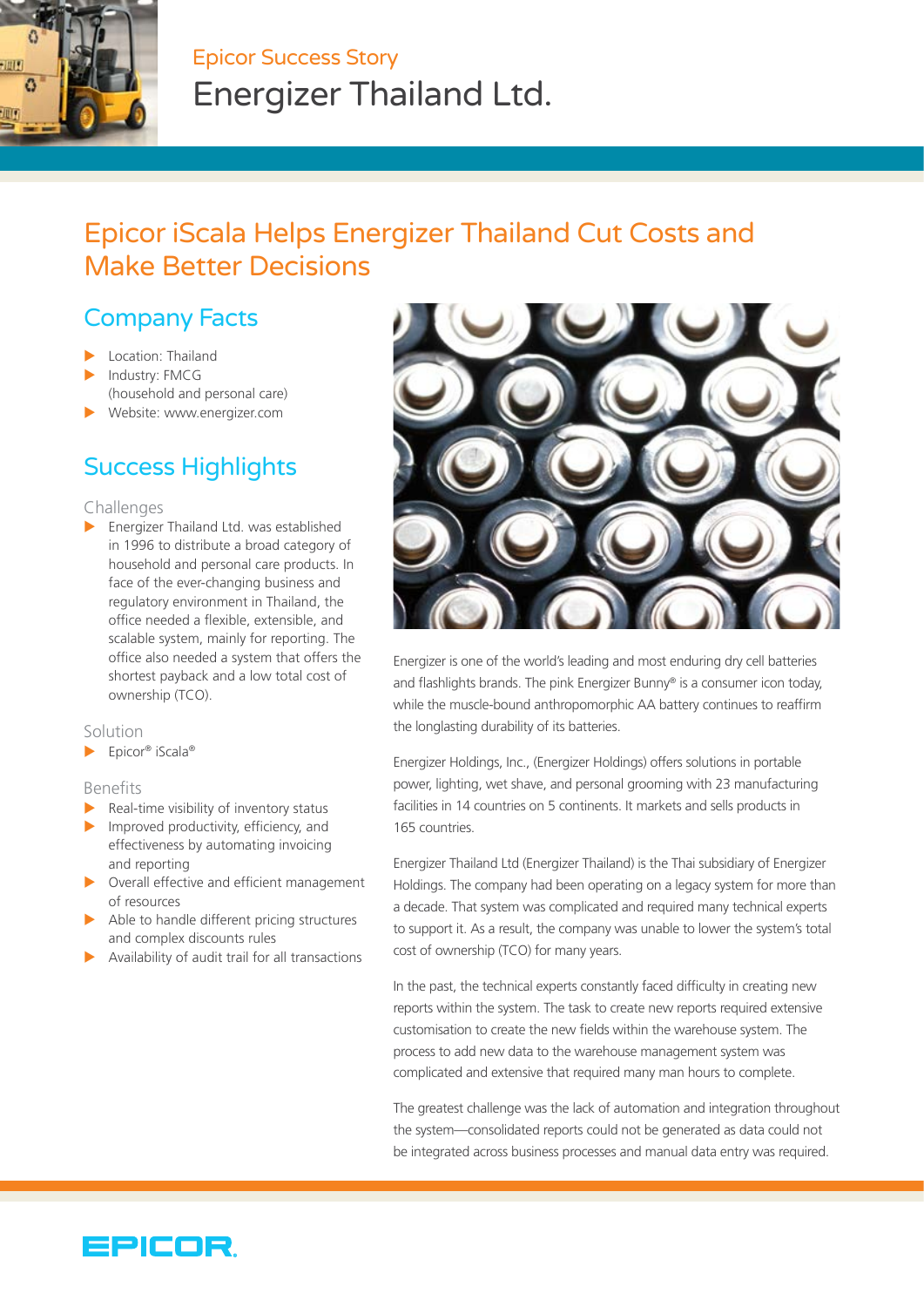

## The solution

Energizer Holdings, in its effort to align all its global businesses, paved the way for the switch to the Epicor iScala ERP system. Built on the collaborative business Microsoft® .NET framework and web servicesbased framework, iScala is an integrated business solution that empowers its users to achieve operational excellence at lower costs.

Energizer Holdings implemented iScala financials, sales, assets, manufacturing, warehouse, logistics, and customer relationship management modules, and integrated with third-party applications across its offices, warehouses, and production plants globally.

The iScala system has been instrumental in helping Energizer Thailand to achieve its overall operational excellence by reducing its cost while improving usability and process efficiencies. With the iScala system in place, Energizer Thailand now experiences faster and more efficient sales cycles through improved distribution capabilities, quick purchase planning, and reporting—all the while ensuring that production processes could be managed in-house as well as externally. The solution provided Energizer Thailand with the tools needed to plan and execute the company's business processes with decreased transaction costs and a wealth of management information.

## **Benefits**

The iScala system not only fully integrates the company's sales, purchases, and general ledgers; it also proves worthwhile in managing the overall fixed assets of the company. The ledgers are the key components in providing real-time transaction management, ensuring all the data are recorded and sorted efficiently.

The integrated ledger infrastructure successfully captures, monitors, and reconciles the company's multi-dimensional financial transactions, enabling Energizer Thailand to fulfil its global reporting needs anytime and anywhere.

Energizer Thailand is now able to deliver their products to market faster, and save costs. The iScala system consolidated and automated the company's stock control, bill of materials, and purchasing needs, as well as its sales orders. This ensures that products are manufactured and stored just-in-time (JIT) to avoid wastage and keep the safety stock level at minimum.

In the area of business insight, the iScala system provides Energizer Thailand with real-time and easy-to-understand information. Information can be easily extracted, stored, and analysed for its users to help them work more efficiently and make better decisions. The system also enables management by exception whereby alerts can be pushed to respective users when an exception occurs.

As a result of the deployment, Energizer Thailand is able to reduce its overall operational costs, improve turnaround times, and get access to current supply and demand information to help the company make better business decisions with a high level of confidence.

In its business totality, Energizer Thailand has seen a marked improvement in their business operations since the deployment of the iScala system. With the business analytics reporting, the management team can analyze market information in real-time, and is also able to manage all accounting transactions and financial updates and statements. This has facilitated worldwide consolidation and integration. The move has been truly invaluable to Energizer Thailand and its group, as the reporting and business analytics generated by the iScala system have proven crucial in making important business decisions. In fact, the sales analysis and flexible management output are the key success factors in maintaining its market leadership in Thailand.

"The Thai market with its different pricing policies on raw material and supplies made things very difficult and complicated for the system configuration. However, we did not face this with Epicor iScala, as the solution aided us in enhancing our sales performance."

—Ms. Kongked Hadpinkajornjaru, Senior System Analyst | Energizer Thailand Ltd.